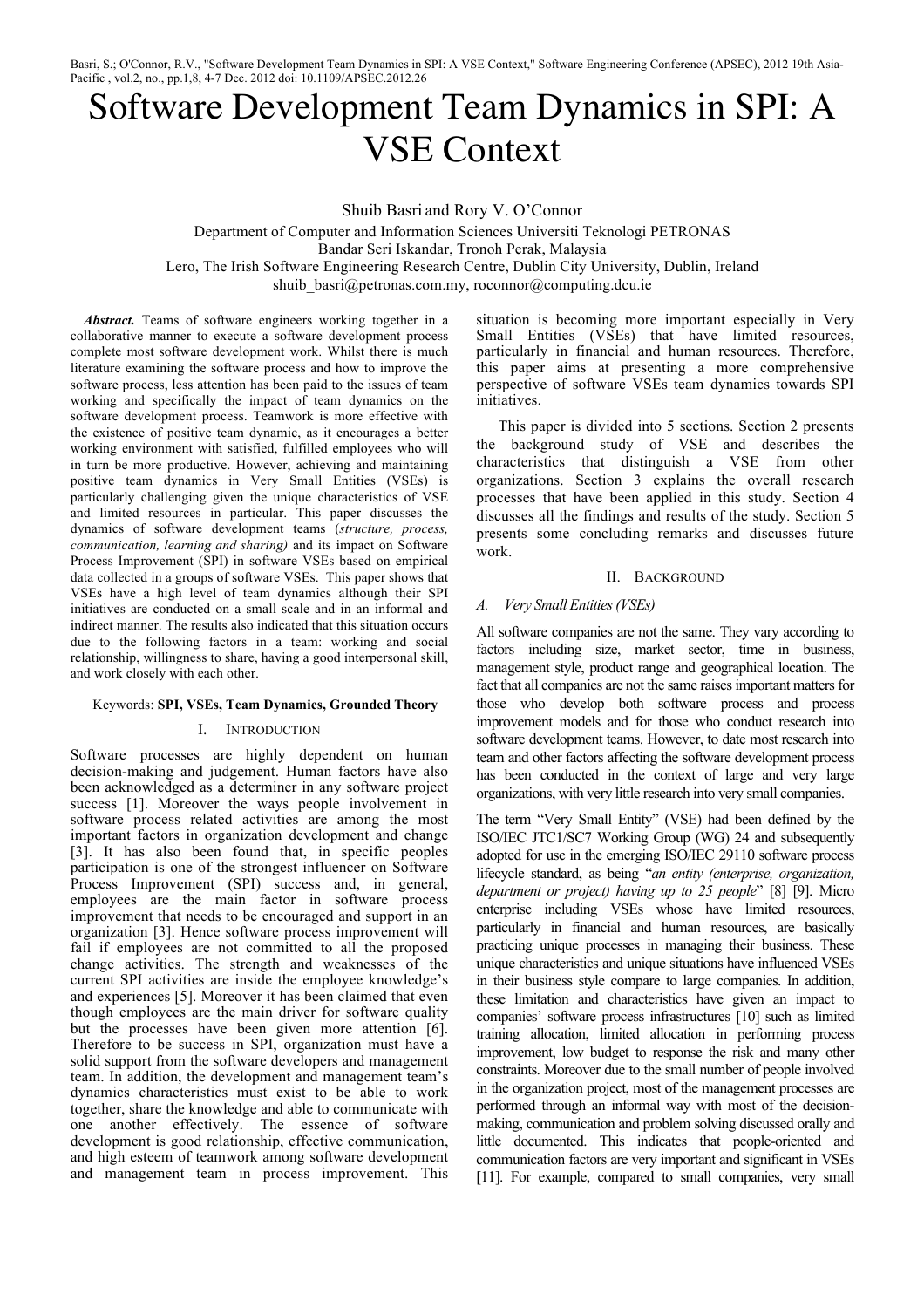Basri, S.; O'Connor, R.V., "Software Development Team Dynamics in SPI: A VSE Context," Software Engineering Conference (APSEC), 2012 19th Asia-

Pacific , vol.2, no., pp.1,8, 4-7 Dec. 2012 doi: 10.1109/APSEC.2012.26 companies often had an informal project meeting and minimum documentation take place [8].

done in team, the involvement and full commitment from teams in process improvement is critical.

## *B. SPI*

The primary goal of software development has changed from "conforming to plan" to "satisfying the customer - at time of delivery, not a project initiation" [2]. Therefore the improvements of software processes in order to be handle the rapidly changing environment and requirement is very significant. There are 4 factors that could influences an organization involve in SPI as listed by Hall et al, namely the economic, people, organization and implementation factors [12]. Researched in small team organization, have shown that implementing SPI could give a positive benefit especially in development cost to the organization [13]. However the impact period of SPI programs is an important issue. The action time frames must be planned carefully in order to maintain practitioner interest [3]. The people factors that related to SPI have been discussed seriously in literature. The success of software project and process is determined by the interest of software team on the project and process itself [14]. Moreover the influences of key individuals, such as the company founder or a talented employee are not enough without sufficiently educated developer [15]. Hence staff participation also is essential in improvement activities and should be involved in improvement initiative because they have the knowledge and the firsthand experience on strength and weakness of the current process [16]. Furthermore the staff and management roles, opinions and commitments play an important role in the success of SPI programs [17]. The lacks of these factors could give a negative impact when starting to improve software process. In software project the lack of management commitment is considered to be risk number one[2]. There are varieties of implementation factors that can cause the failure of a well-planned SPI initiative. A clear action plan is needed after the assessment and SPI should be treated as a project [18].

## *C. SPI and Teams*

The basis of every software development organization is a team, be it a management team, a development team, a trouble-shooting team or a testing team. A team is a collection of individuals who are inter-dependent in their tasks, who share responsibility for outcomes, who see themselves and who are see by others as an intact social entity embedded in one or more larger social systems, and who manage their relationships across organizational boundaries. The foundations of the team and team dynamics are laid down during team-building. To remain competitive, organizations must focus on forming and maintaining highperforming, successful teams.

Team member's involvement in software process improvement activities is important because employees must adopt process innovation in their day-to-day activities. In a quantitative survey of 120 software organization stated that employee participation and the way people are treated are the important factors in organization development and change [3]. He found that employee participation is the strongest influence on SPI success. The lack of involvement will disturb the improvement process because if employee did not commit themselves to all the propose change activities, the aim of process improvement will fail [4]. [5] add that the strengths and weaknesses of the current process are inside the staff experience and knowledge. Since the nature of software development work is

The dynamic performance software project, which involved many processes are always, depends on team especially in quality of communication within the team and between the teams. Communication can be applied in many ways, not only in verbal, but also in term of documentation form such as version control, guidelines, reports and many more [19]. [20] points out that the level of communication in software process depends on the size of software project. They claimed that for a small project the interaction between team members is adequate but for a larger project a mix interaction between team member and specification are required. Communication also has a related impact with the team proximity [21] in that the increase distance from one team to another could affected the team dynamics in which it will interrupt team communication, coordination, mutual support, effort and cohesion. Hence the link between team member also becoming more difficult with the increase of the team member and this will impact the team dynamics [22]. Therefore in order to be success in SPI, organization must have a solid support from the software development and management team.

## *D. Teams Dynamics*

Participation in a team should be of benefit to team members on both a personal and professional level. When a team member feels that the task they have been assigned is compatible with their expertise and that the task is a worthwhile contribution to the team, this will lead to increased levels of self-worth and motivation. It is also important that each member of the team knows and understands their role and knows what the team expects from them.

Team dynamics is the term used to define how people work and interact together in teams. Team dynamics are the hidden strengths and weakness that operate in a team between different peoples or groups and they affect how a team reacts, behaves or performs and the effects of team dynamics are often very complex. Team dynamics are the hidden strength and weakness that operate in a team between different peoples or groups. Team dynamics could affect how a team reacts, behaves or performs and the effects of team dynamics are often very complex [23].

There are various forces that could influence team dynamics, these include nature of the task, the organizational context, and team composition. The dynamics of successful software team identified four characteristics of team dynamics; positive, negative, internal and external team dynamics [24]. Positive team dynamics is referred as positive forces that could lead the team to create a high performing successful team. The present of social relationship in a team could increase team productivity and enhance social and interpersonal skill [25]. Hence, the positive mode of leadership (such as well focus directive, well plan and others) in software organization could enhance the positive team dynamics [26]. Negative team dynamics is referred as negative forces that could lead to the decrease of team performance and preventing people from contributes with their full potential [24].

From management point of view, in software development, organization people required three types of needs to be fulfilled and satisfied: social, self esteem and self-realization needs. Internal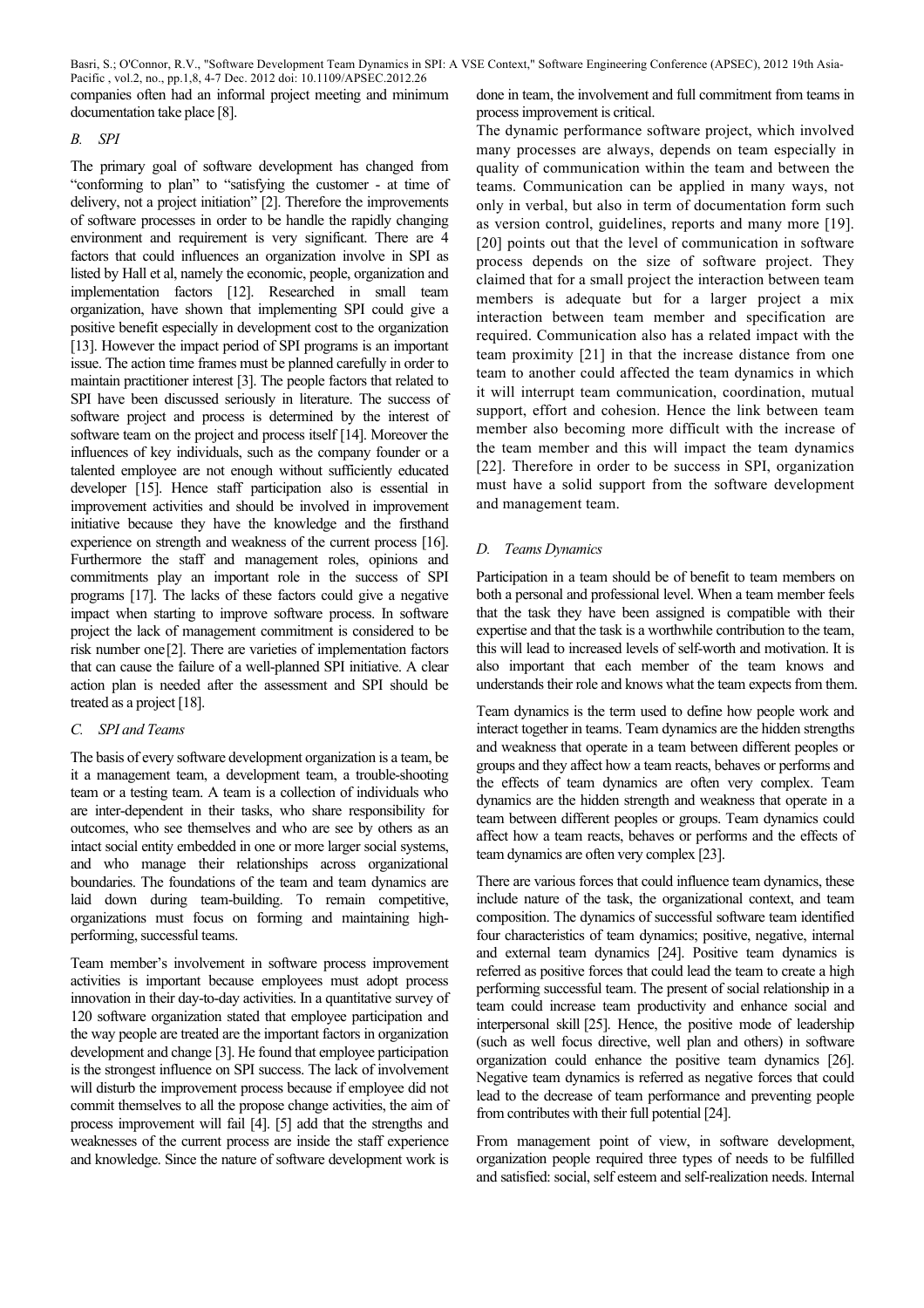team dynamics are referring to the forces that exist within the team itself [24]. Team members will not cooperate if they do not feel they are part of the team Hence within a team, roles and norms must be clear and cohesiveness is essential for an effective team performance and will enhance team cohesiveness [27, 25]. A cohesive team will freely challenge each other's and easily sharing new knowledge with other team members. External team dynamics are referring to the present of external forces that beyond the team control and could impact the team performance [24]. The intrinsic and extrinsic factors in projects may motivate team. Intrinsic factors are the internal factors that consist in the task and team activity itself [28]. Extrinsic factors are external factors that influence team from the outside such as reward and recognition, feedback from the organization and customer, team member pressure and the working environments.

## III. RESEARCH PROCESS

The goal of this research study was to explore the dynamics of software development teams (structure, process, communication, learning and sharing) and its impact on SPI in VSEs in order to understand the relationship between these two variables.

The study was divided into two main phases: The first phase consists of a series of detailed Structured Interviews with senior management staff within the chosen organizations; whilst phase 2 entailed conducting a Focus Group with software development staff from the phase 1 companies, in order to get an understanding of the issues from a nonmanagement perspective;

To ensure the participation of software development professionals who would be familiar with the considerations involved in using both software process and process improvement models, it was decided to limit the scope to software product companies whose primary business is software development. In addition, given the geographical location of the researchers, it was decided to confine the study to Irish software product companies, which has the added advantage of restricting the study to within the same economic and regulatory regime. Furthermore, restricting the study to indigenous Irish software product companies significantly increased the prospects of obtaining the historical information required to understand process foundation and evolution which would not be the case with non- Irish multinationals operating in the country, as their process would likely have been initially developed and used within the parent company prior to being devolved to the Irish subsidiary. Overall, the data collection process took 8 months, which included identifying suitable companies, contacting and confirming potential respondents' process, conducting individual and focus group interviews process.

The individual interview approach was also used in this study in order to discuss the topics in depth, to get respondents' candid discussion on the topic and to be able to get the depth of information of the study situation for the research context [29]. This process followed by semistructured interviews approach which includes the openended and specific questions. This approach allowed us to gather not only the information foreseen, but also unexpected type of information [30]. The respondents for the individual interview session are the managers from the identified Irish Software VSEs and went around 20 to 30 minutes in duration. The second interview method is the focus group interview. The focus group interview approached was used in this study because team members develop the software and the existence team interactions

helped to release inhibitions amongst the team members and are from the same company as the individual interviews participants. Focus group interviews were also chosen because it was the most appropriate method to study attitudes and experiences; to explore how opinions were constructed [31] and to understand behaviors, values and feelings [32].

The study data analysis process was divided into 2 main stages. In stage 1, all qualitative data gathered from individual interviews was analyzed and in stage 2, the focus group data analyzed. These 2 phases of data analysis were conducted over a four-month period. The analysis of the qualitative data (interview and focus groups) was completed utilizing the coding mechanisms of grounded theory. The Grounded Theory analytical process involves a series of coding strategies, which is the process of breaking down interviews, observations and other forms of appropriate data into distinct units of meaning, which are labeled to generate concepts. These concepts are initially clustered into descriptive categories. The concepts are then re-evaluated for their interrelationships and, through a series of analytical steps, are gradually subsumed into higher-order categories, or one underlying core category, which suggests an emergent theory. Closely following the tenets of grounded theory meant that, after initial open coding, the interviews were then re-analyzed and coded axially across the higherlevel categories that had emerged from earlier interviews. Any memos or propositions that emerged through the coding process were recorded for further analysis and inclusion as questions in subsequent interviews. A consequence of this was that the interview guide was constantly updated.

In analyzing the data, the answers were group, coded and list into a table in respect to the study category issues as guide by the qualitative contents analysis approach in analyzing the open-ended answer [33]. In details, we analyze and categories the data according to the category that this study intends to understand. The answers were group, coded and list into a table in respect to the study category issues. Furthermore, in order to produce details analysis result, we have divided the survey respondents into 2 main group namely the Micro VSE (M) (1-9 employees) and Larger VSE (L) (10-25 employees).

#### IV. STUDY FINDINGS AND DISCUSSION

As stated above, by following the coding mechanisms of grounded theory the researcher can formally document data concepts, which are clustered into descriptive categories surrounding a central core category. The finding for this study are illustrated in figure 1 and are represented by the core category of Development Process and four supporting categories, each of which is discussed in detail in the following four sub-sections.

#### **Fig 1.** Main category diagram



### *A. Team Structure and Process*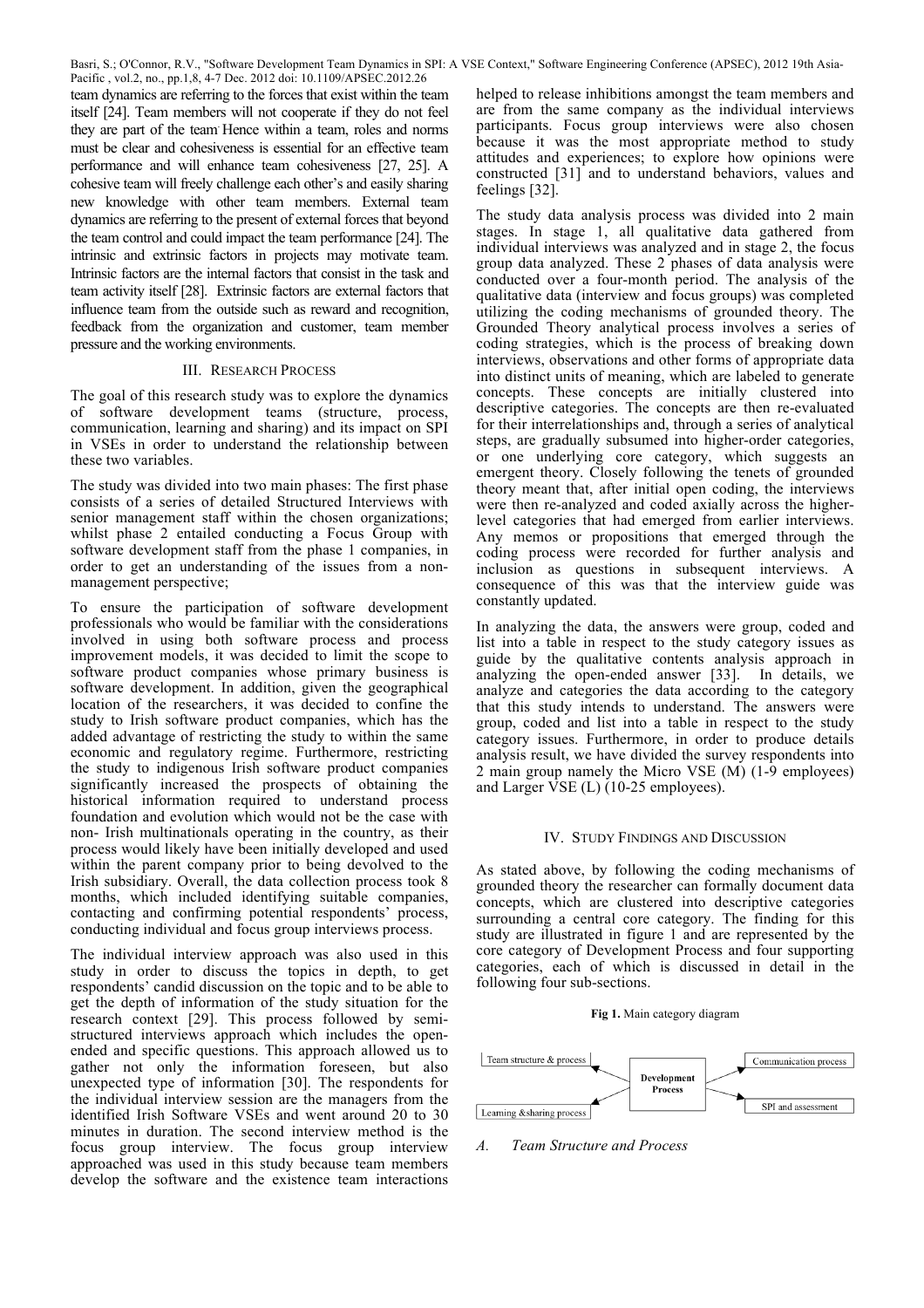Basri, S.; O'Connor, R.V., "Software Development Team Dynamics in SPI: A VSE Context," Software Engineering Conference (APSEC), 2012 19th Asia-

Pacific , vol.2, no., pp.1,8, 4-7 Dec. 2012 doi: 10.1109/APSEC.2012.26 From the qualitative data analysis process we categories in VSEs could be divided into 2 categories; the organization and team structure category and the team process category as shown in table 1.

**Table 1.** Team Structure and Process

| Sub Category                                | Category           | Main Category                 |  |
|---------------------------------------------|--------------------|-------------------------------|--|
| Team Size - Small                           | Organizational and |                               |  |
| Organizational and<br>Team Flat Structure - | Team Structure     | Team Structure and<br>Process |  |
| Team Role - informal                        |                    |                               |  |
| Team Involvement -<br>direct                | Team process       |                               |  |
| Team Culture -<br>informal                  |                    |                               |  |

The organizational and team structure category indicates that due to the small number of people working in the organization, the team size is also small and this leads to a flat team and organizational structure. From the interviews analysis results indicate that all interviewees admitted that the companies have no formal team structure or a team structure only exists occasionally as maybe required for a particular project. The following extracts from interviews/focus groups clearly depict this situation:

*"Basically is a team of one. We can have a larger team of 2 or 3. But no formal team structure as everybody equal within the team"*

*"There are 5 developers including me and peter. No we don't have a formal team development structure at the moment, we all have the same skill and it is very flat."*

In additional during the analysis researchers found that due to the small number of employees, flat organization and team structure and informal environment, interviewees perceive that all people in the company are at the same level. In addition the analysis show that they have the similar level of working experience, skills and very much depends on each other in performing their task. Besides the close working space or area, high frequent and informal communication are also influences this perception. All these criteria have leaded VSEs in narrow down the gap between the management and the team development. An interview answer quotes below best represents the above situation.

*"We don't have that [formal team structure] but I can see in a large company where might have that. In small company I think it is a bonus we know each other very well"*

*"There are really 2 levels; the level above me is IT manager and General management. But it's such a small company almost like family here, so that not really a divided there just like a structure in place inside."*

The second category is the team process category which indicates the team role, team involvement and team culture issues. The analysis shows that the staff role which includes the role in team and the task they perform in development process is very informal and very general. This could imply that the development staff could work or be assigned a different role at any time in organization development project. In addition they also can work with others or different people and different position as and when they are

required. These situations have explained that team involvement process in VSEs is direct and informal in development activities. An interview answers quote below represents the above situation.

*"I mean usually either be face to face between 2 developers or over Skype through 2 developer remotely communication. In general the developer kind of work independently sometimes have a project, we have a sole responsibility for the project. Other time they assist each other in strategic and help each other for the output for a single project."*

*"It doesn't mean the notion of team isn't clearly set out in our company but just because of our size."*

## *B. Communication Process*

During the interviews sessions, the researchers have asked several questions on communication in order to understand this issue in VSEs. From the analysis, the researchers could divide the communication process in VSEs into 2 categories namely open and informal communication category and online communication category. The analysis also shows that the communication process in VSEs is influenced by the companies team structure and process and the working and management style as shown in table 2.

#### **Table 2.** Communication Process

| Sub Category                      | Category                           | Main Category            |
|-----------------------------------|------------------------------------|--------------------------|
| <b>Team Structure and Process</b> |                                    |                          |
| Working and Management Style      |                                    |                          |
| Open Communication                |                                    | Communication<br>Process |
| Informal                          | Open and Informal<br>Communication |                          |
| Communication                     |                                    |                          |
| Communication tools               | Online and Electronic              |                          |
| Internet/                         | Communication                      |                          |
| Electronically                    |                                    |                          |

In the open and informal category, the researcher has identified interviews extracts that represent the category where people are more towards informal and direct/casual communication. This can be identified in the ways meeting are conducted, which are more informal, 'stand up', periodic and individual. In addition, the interviewees also agree that their day to day communication between staff is very direct and autonomous, due to the working environment in their company. This situation is confirmed by the interviewees, stating that because of the small team size that exists in the organization and the working style culture which is more toward autonomous work have create this situation. Below answer quotes represent the above situations.

*"We have a formal meeting once a while but most of it is more informal. It is informal when we discuss development stuff like over the coffee. We usually share our code esp. with peter and he will look at it and share the idea. Later we will introduce to others and ask for feedback. We have informal meeting for a few minutes just to inform others regarding process before we start our tasks."*

*"We have a daily stand up meeting and we have an iteration planning meetings but very fairly loose. Generally communication is very informal on daily basis."*

In addition the analysis also indicates the relationship between staff in the company also influences the communication process in VSEs. The analysis shows that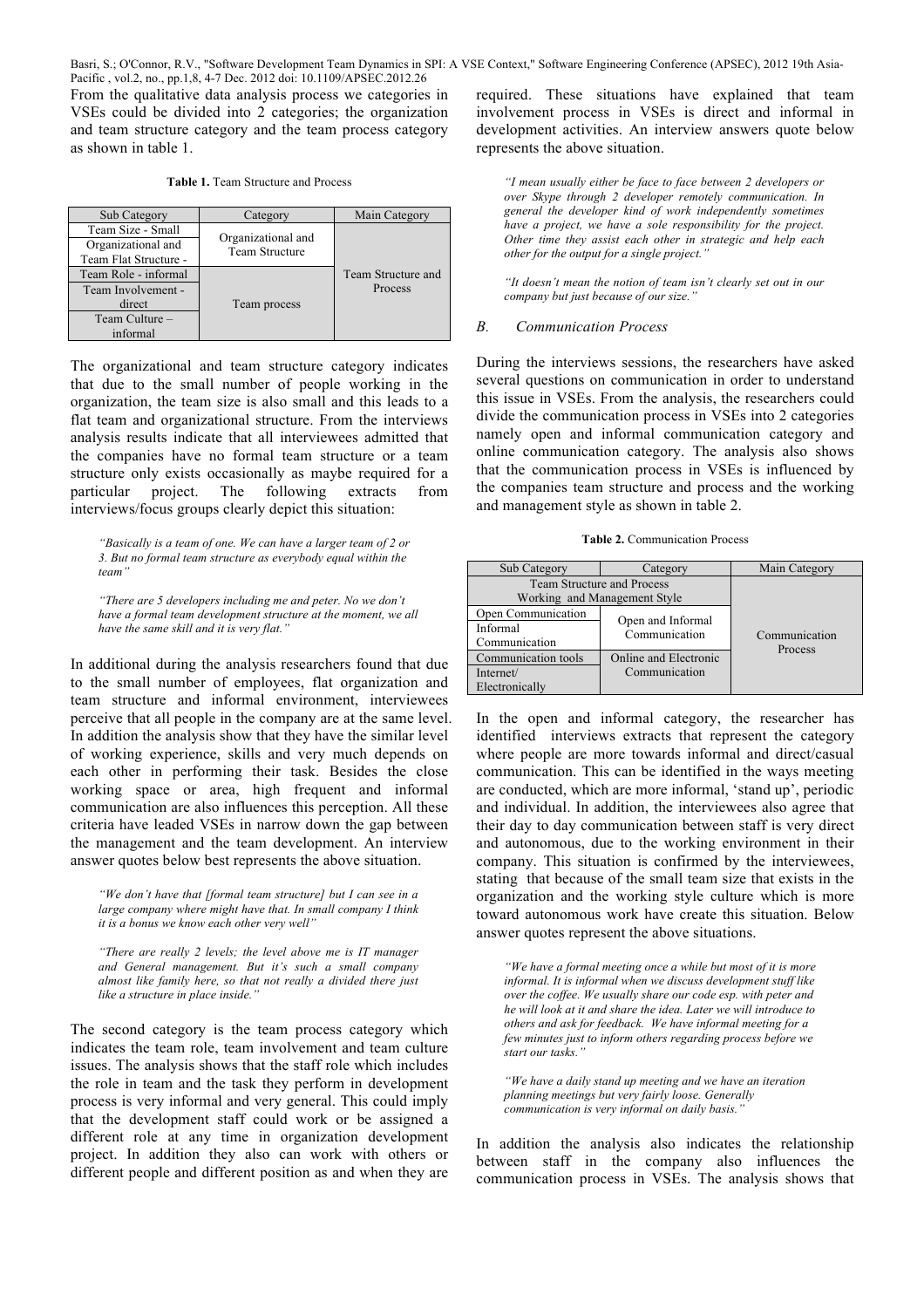Basri, S.; O'Connor, R.V., "Software Development Team Dynamics in SPI: A VSE Context," Software Engineering Conference (APSEC), 2012 19th Asia-

Pacific , vol.2, no., pp.1,8, 4-7 Dec. 2012 doi: 10.1109/APSEC.2012.26 the family and flexible environment, frequent social interaction between people and flat organization structure have given an impact on communication process in VSEs. Beside that the closeness people working space or area and high frequent of sharing activity have contribute to the communication process in VSEs. Below answer quotes have explain the above situations.

*"I see a very open, very congenial very friendly and professional environment… I see people on the equal sourcing, openly discussing, There no very rigid formal hierarchy. The team easily talks to management as we sit side by side. "*

*"We work very close, meet for morning coffee. We always mix together and are very dynamic because we are small and easy to communicate each other."*

The second category in this part is online and electronic communication category. From the analysis, the researchers found that the use of communication tools such as email, phone, blog, Skype and internet are very active in VSEs. Such communication tools are vital to the company that has a staff member working in different locations. From the analysis researchers found that the main purpose using communication tools beside to communicate between staff members, it also the tools that could close the gap between remote and collocated staff. The analysis also indicates that the use of communication tools is to allow staff to share and document all work related information or knowledge in informal way. Below quote extracts explain this.

*"We always Skype with and other tools chat message, VPN, blog and others. We have company internal blog to share the information among us"*

*"Yeah, email is obvious… Skype and telephone communication is our 90% communication tool. We work on VPN connection so we can share our LAN… I build a model that they can work with us without any problem"*

## *C. Learning and Sharing Process*

Our data analysis elaborates how the learning and sharing process occurs in VSEs, with two main categories namely self-learning category and sharing category, which are also influenced by the communications process. The interview data analysis elaborates how the learning and sharing process happens in VSEs. The analysis shows that the learning and sharing process main category could be detailed up into 2 important categories namely self-learning category and sharing category as in table 3.

|  | <b>Table 3.</b> Learning and Sharing Process |  |  |  |
|--|----------------------------------------------|--|--|--|
|--|----------------------------------------------|--|--|--|

| Sub Category                      | Category             | Main Category |
|-----------------------------------|----------------------|---------------|
| <b>Communication Process</b>      |                      |               |
| Working and Management Style      |                      |               |
| <b>Team Structure and Process</b> | Learning and Sharing |               |
| Training                          |                      | Process       |
| Self Learning                     | Self Learning        |               |
| Continuous Guidance               |                      |               |
| Internal Training                 |                      |               |
| Meeting                           | Sharing              |               |
| Document                          |                      |               |

In the self learning category, the analysis shows in VSEs there are no formal training given to employees in enhancing their knowledge or skills. In the analysis informal training has been defined as internal training, sharing and self learning. The analysis also has explained that people in VSEs are more dependent on self learning in mastering the technology or process that is used in the organization. Besides self learning, the analysis also shows on the job training, self exploring and continues guidance from expert within the companies are the main process that frequently been practiced in enhanced staff knowledge and skills. The following extracts are illustrative of this point.

*"We haven't done any formal training but we do give our employee an opportunity to attend various courses and seminars."*

*"It wasn't a formal training… what I mean once you get started you could find out, who to do certain things, someone have experience can show you the way of the main resources or he can read article with your interest you want to carried out certain task. It wasn't a formal training period, I just call training because I actually learn and still learning but now is not as before"*

The second category in this part is the sharing category. The analysis shows that in VSEs the knowledge sharing process happens in 3 ways: informal training, informal meetings and document sharing. Informal training happened through informal and guidance from expert, peer to peer programming process, shared books and others material, internal training, high frequent open and direct discussion with team member and online sharing with others. The informal meeting process happens through an informal stand-up meetings, direct and open discussion and online meetings via email and Skype. While the document sharing process have been done through note sharing and online sharing (e.g. blog, email) which are informal and very personal. In relation, the analysis indicate that the learning and sharing process in VSEs is been influenced and shaped by 3 main factors which are VSEs team size and process which are small team size and flat organization structure; working and management style which are more toward autonomous work and macro management process and, communication process which are indirect and informal process. In addition from the interviews data analysis shows that in general knowledge sharing activities either via electronic or personal means are important in maintaining and evolving the current VSEs software development process. The quotes below have explained the above situations.

*"However when you want to do a new things and you want to introduce a new methodology you discussed with the rest of the team, that is good and also we are supporting, if you want to do something but you not sure, you can go to any others who has more an expertise in the same area"*

*"We shared books and we buy books and we pass around. Generally it is informal process just asking question, grasp him and talk. Sometime we did pair programming but not always. Generally it is some kind of informal."*

*D. SPI –Process Improvement and Assessment*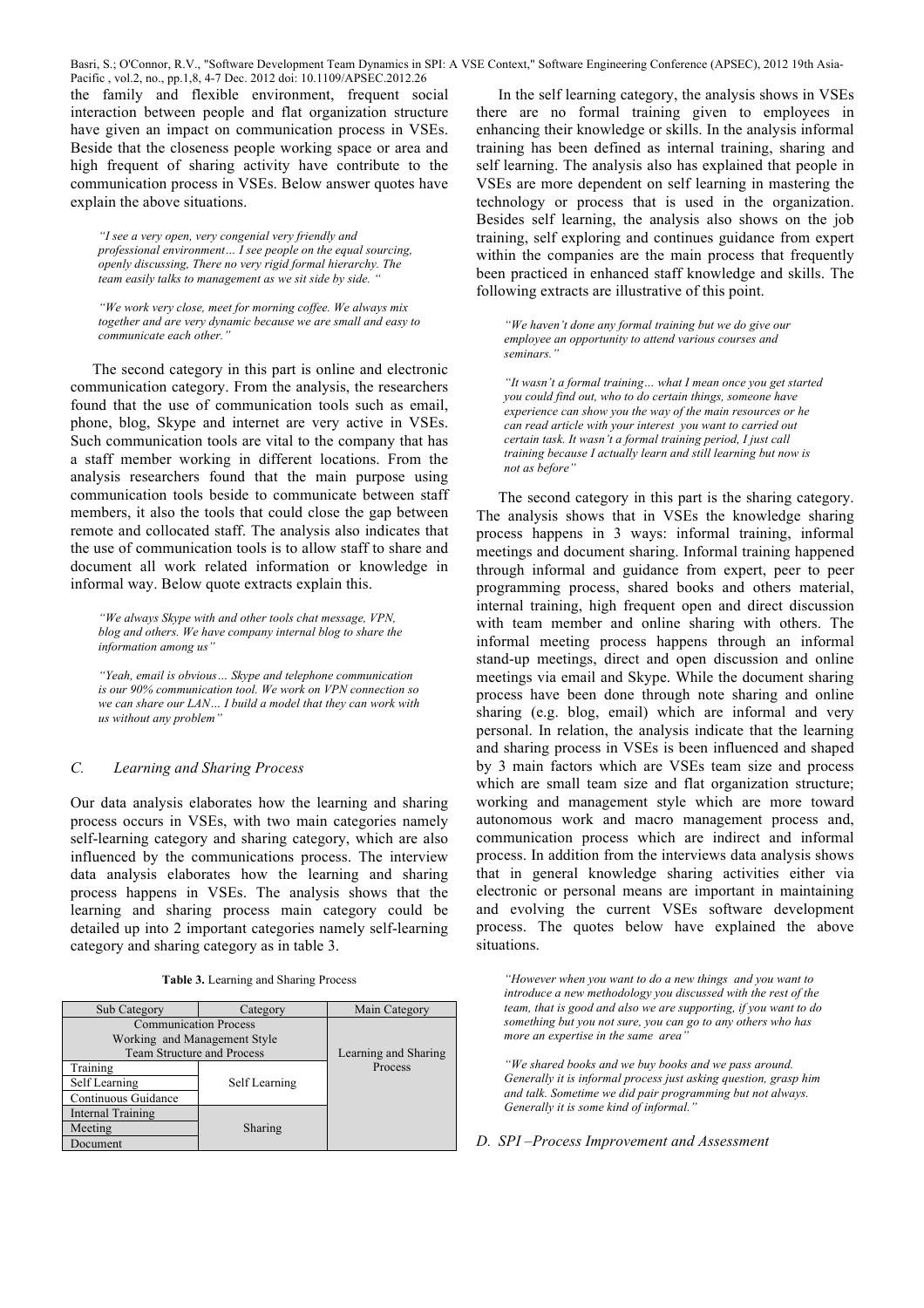The results from the survey questionnaires have indicated that in general respondents are agreed that their software development processes rapidly change and evolve overtime. They also claimed that their development process are regularly assesses and staffs always followed or applied the latest development process method. Moreover the analysis also shown that 90% of respondents felt that their development process evolves over time. They stated that following the best practice, client requirement, team size growth, new idea and keep up with the technology change are the reasons for the improvement and evolution of development process. The following two extracts from the open-ended questions give an indication as to how the development process have been improved and evolved with a company:

*"Software process change is due to growth of the organization. We started out as 2 people 4 years ago and now have 11, so things had to change along the way" "It will evolve as we grow in size and get more applications in production environment"*

Furthermore that in question on related to the process loss issues shows that almost all of respondents' claimed that their software development processes are not affected by the process loss problem. They claimed that by using standard development tools, similar development process, having frequent guidance and mentoring activities, active in knowledge sharing and proactive coaching could avoid the process loss problems in software development process. The following extracts from the open-ended questions illustrate this situation:

*"As a manager, I don't believe in using the latest and greatest techniques for the sake of it. We'll use something that fits our team dynamics and we'll spurn something that doesn't… whether that counts."*

*"Our document process mostly electronically…we always sharing knowledge informally. Since this is family business, we always having informal regular meeting".*

However the respondents also admitted that "laziness" attitudes among the staffs and practicing informal and rapid changes in software development process are among the factors that could lead the process loss problem in software development process.

## V. CONCLUSIONS

This research sought to identify the effect of team dynamics in the context of software development teams and its impact on software process and process improvement activities in the context of VSEs. This investigation was achieved through a set of structured interviews and focus groups with VSEs and also a series of questionnaires. The data was rigorously analyzed using the coding mechanism of grounded theory and a framework produced.

The findings of this research indicate that VSEs unanimously agree that the software development process used within their company is constantly evolving over time. Furthermore, they also state that they regularly assess and update their development processes. In addition the finding show that these processes are informal, indirect, highly reactive and are dependent on/linked to customer requirements, developers' initiatives and technology changes. From a team perspective, the data also indicates VSEs operating processes were highly influenced by the team structure and process, which is very flat and informal. These issues have determined the level of formality in the software process improvement activities undertaken within

VSEs. Furthermore the data indicates that these issues also affect the other main categories, which are related to VSEs software development process.

The close working relationships described by VSEs between the software development team members and frequent informal communications helps to create a high level of positive team dynamics and knowledge sharing activities in software development activities, as shown in both the communication, learning and sharing category. In addition, the external environment such as macro management style; autonomous working style active feedback from peers and management and direct involvement of management in software activities has also contributed to the formation of a conducive environment for the software development team in VSEs.

Additionally this study has shown that all respondents believe that there exists a high level of positive team dynamics within the software development. This could be identified from how the communication, relationship and learning and sharing environment is operating in the VSEs who partook in this study. The results also indicate that the smaller the team in VSEs, the higher level of team dynamics will be presents in the organization. In addition, the analysis also has indicated that VSEs staff have all the important criteria such as high skills, high motivation, active in sharing, direct involvement and open communication, which are important in the software development process.

From the analysis of team development issues, it can be seen that VSEs, which employ a very small number of staff, operate a very flat team structure and operates in an informal manner. The analysis showed that due to the small team size and an open working environment, the team dynamics in VSEs are very high. Even though some of the employees are working remotely (separate geographical location) the results show that the team relationship, socializing, information/knowledge sharing and interpersonal skill level are high.

There are a number of potential avenues of further research related to this study. Of primary interest to the researchers is to widen the current research spectrum. Specifically, to test current research findings and also to produce and provide more valid findings and results, a similar study could be deployed in other geographical locations. This could help to create more generalizable research findings and assist with validation of the present research. In addition, the involvement of non-IT companies having a small IT department could assist future researchers to compare and produce a pattern of research results which could also add to the present research.

# ACKNOWLEGMENTS

This work was supported, in part, by Science Foundation Ireland grant 10/CE/I1855 to Lero - the Irish Software Engineering Research Centre (www.lero.ie) and Universiti Teknologi PETRONAS, Malaysia (www.utp.edu.my).

#### **REFERENCES**

- 1. Rosen, C.C.H., 2005 "The Influence of Intra Team relationships on the systems Development Process: A theoretical Framework of Intra-Group Dynamics.", *17th Workshop of the Psychology of Programming Interest Group*, Sussex University,
- 2. Bin Basri, S and O' Connor, R.V., 2010 "Organizational commitment towards software process improvement an irish software VSEs case study", Information Technology (ITSim), 2010 International Symposium, 15-17 June 2010, Kuala Lumpur,